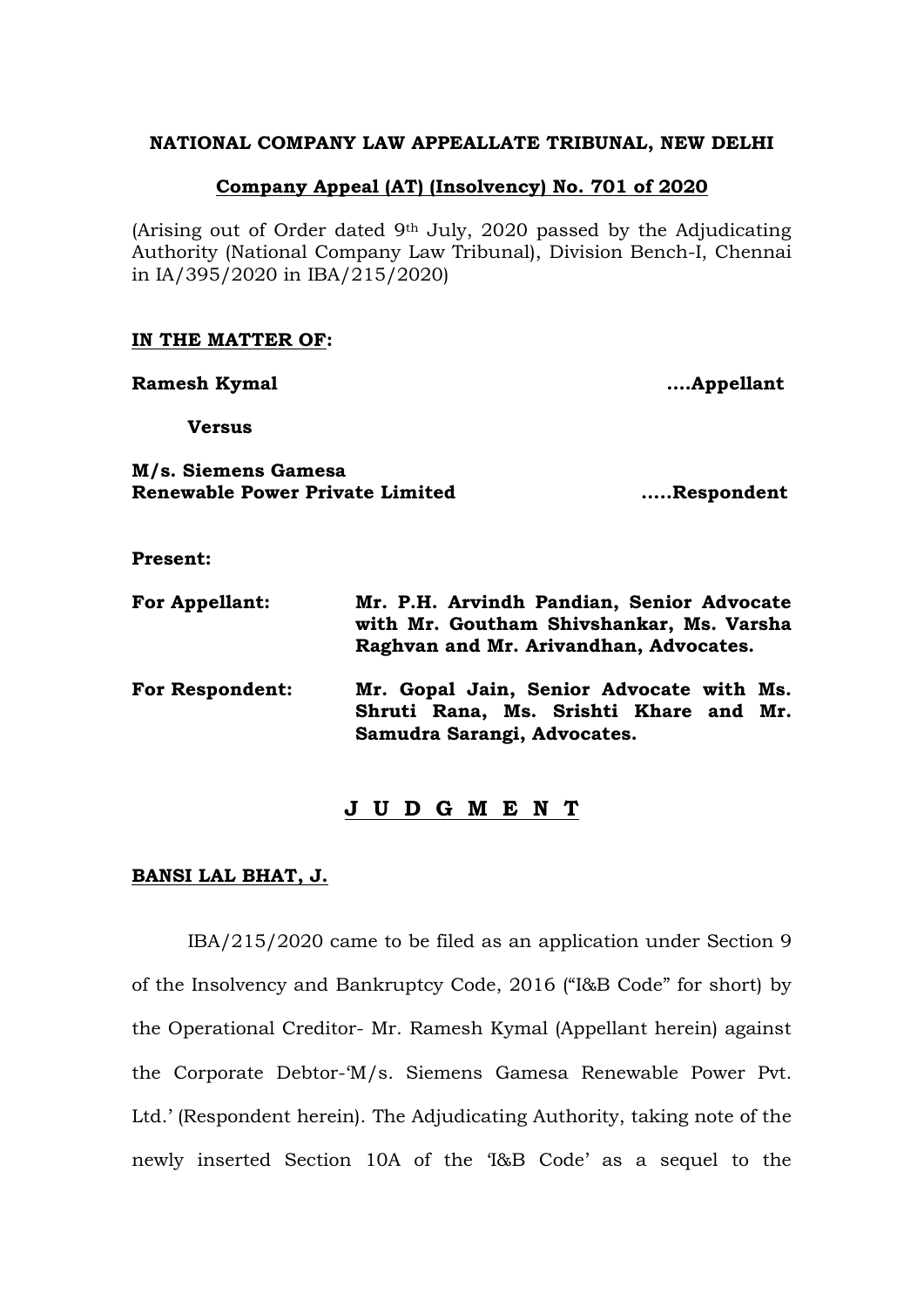promulgation of Insolvency and Bankruptcy Code (Amendment) Ordinance, 2020 published in the Gazette of India on 5th June, 2020 declined to admit the application holding that there was a bar created by law in terms of the newly inserted Section 10A coming into force. Aggrieved thereof and thereunder the Operational Creditor has preferred the instant appeal.

2. Heard learned counsel for the parties on the limited question of interpretation/ applicability of Section 10A of the 'I&B Code'. The sole question for consideration is whether the amending provision of Section 10A introduced in 'I&B Code' providing for suspension of initiation of Corporate Insolvency Resolution Process (CIRP) at the instance of a Financial Creditor, an Operational Creditor or a Corporate Person would be applicable, for any default arising on or after 25<sup>th</sup> March, 2020 for the specified period of six months or any extended period not exceeding one year as may be notified to applications filed post 25th March, 2020 and if so what would happen to an application filed by a Financial Creditor, an Operational Creditor or a Corporate Person who has preferred such application for the said default on or after 25th March, 2020 and before promulgation of Insolvency and Bankruptcy Code (Amendment) Ordinance, 2020 on 5th June, 2020. Section 10A inserted vide Insolvency and Bankruptcy Code (Amendment) Ordinance, 2020published in Gazette of India on 5th June, 2020 is reproduced hereunder:-

2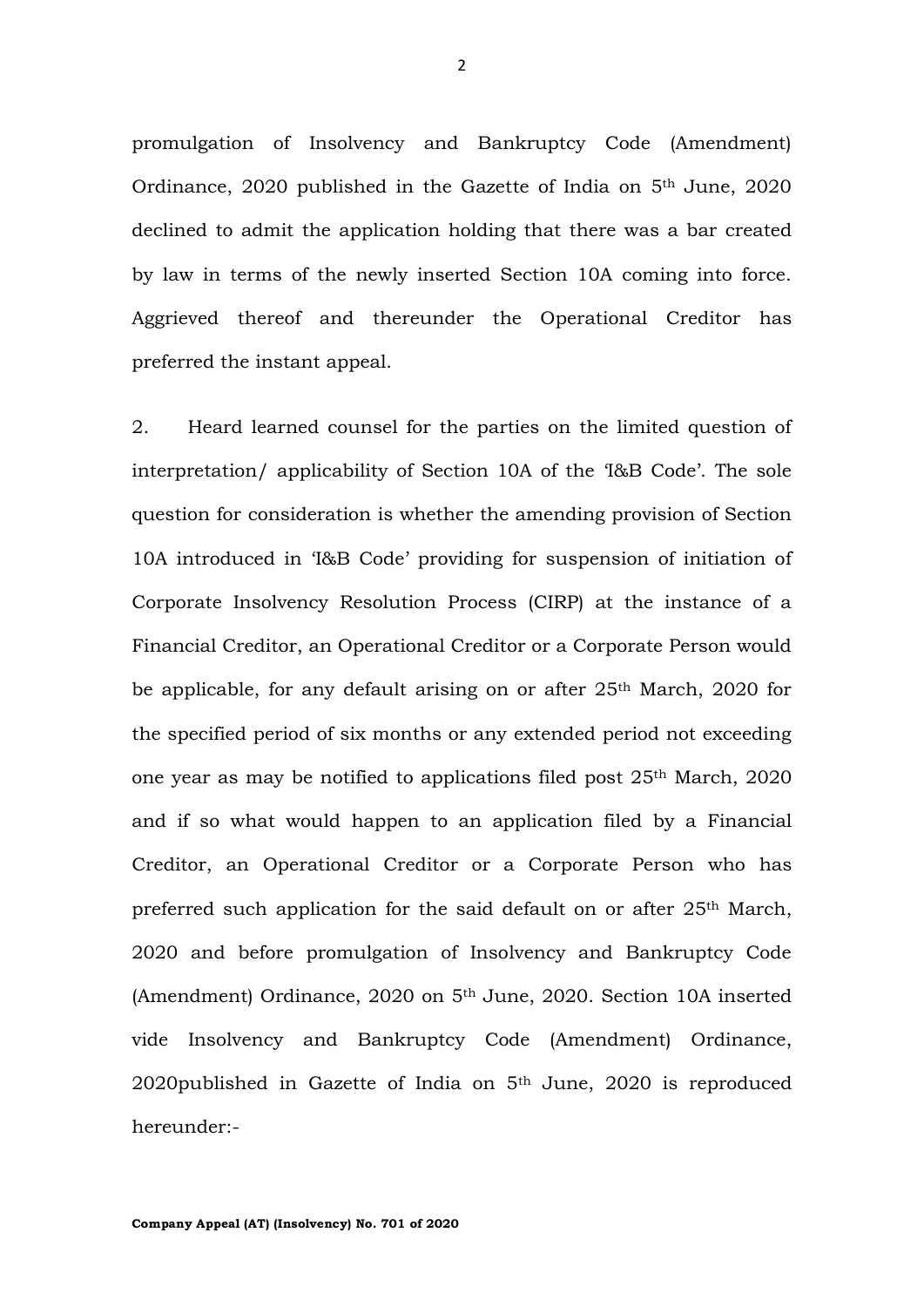*"10A. Notwithstanding anything contained in sections 7, 9 and 10, no application for initiation of corporate insolvency resolution process of a corporate debtor shall be filed, for any default arising on or after 25th March, 2020 for a period of six months or such further period, not exceeding one year from such date, as may be notified in this behalf:*

*Provided that no application shall ever be filed for initiation of corporate insolvency resolution process of a corporate debtor for the said default occurring during the said period.*

*Explanation.- For the removal of doubts, it is hereby clarified that the provisions of this section shall not apply to any default committed under the said sections before 25th March, 2020."*

3. It is submitted by learned counsel for the Appellant that the word "initiation date" is defined under Section 5(11) of the 'I&B Code', to mean the date on which the Financial Creditor, Operational Creditor or the Corporate Debtor, makes an application to the Adjudicating Authority for initiating CIRP. It is further submitted that Section 5(12) of the 'I&B Code' deals with "Insolvency Commencement Date", which means the date of admission of an application for initiating CIRP by the Adjudicating Authority. According to learned counsel for Appellant, Section 10A of the 'I&B Code' deals with the aspect of "initiation" and not "commencement". Drawing a distinction between the two concepts of "initiation" and "commencement", learned counsel relied upon a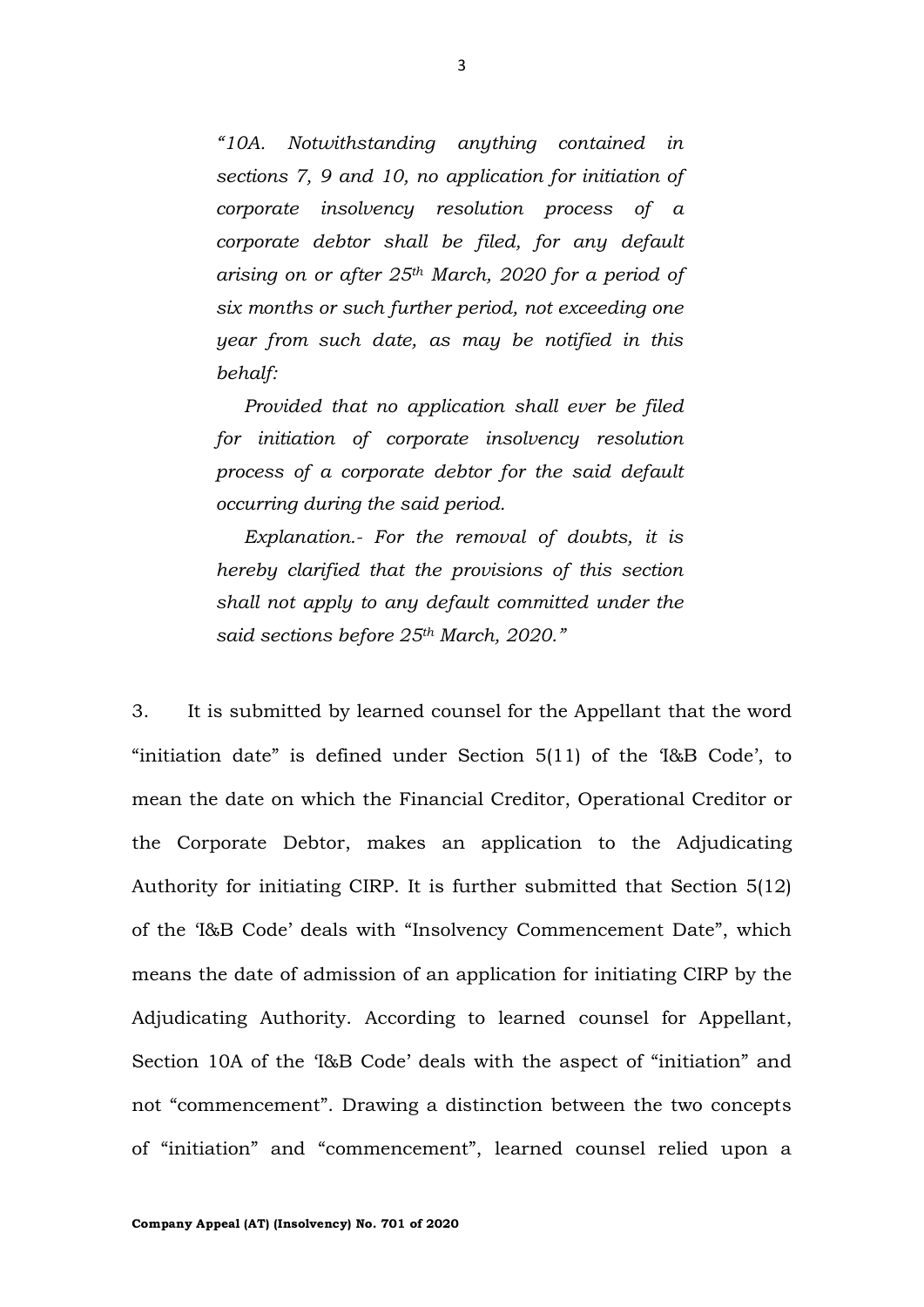Division Bench judgment of the Hon'ble Bombay High Court in *"Kamal K Singh v. Union of India- MANU/MH/3538/2019"*. He further submits that in the instant case proceedings were at the stage of Section 9 (5) i.e., at the stage of admission or rejection and when the application was filed on 11th May, 2020, it was maintainable, there being no bar on filing of such application as on  $11<sup>th</sup>$  May, 2020. It is submitted that the application was complete in all respects and the Adjudicating Authority could not have invoked the bar in terms of Section 10A. It is further submitted that the Adjudicating Authority failed to appreciate the difference between 'initiation' and 'admission' which landed it in error resulting in misinterpretation of Section 10A. It is further submitted that Section 10A prohibits filing of application on or after 5th June, 2020 for defaults occurring during the relevant period specified in the Ordinance and not "initiation" of CIRP after the said date. Once an application has been filed, Section 10A does not stand as an impediment in its admission or non-admission on the basis of merit. It is lastly submitted that Section 10A cannot be construed to include applications that had already been filed and were pending before the Adjudicating Authority. It is further submitted that the intention is further clarified by the expression 'shall ever be filed' which refers to applications that are intended to be filed on or after 5th June, 2020 for defaults occurring during the relevant period specified in the Ordinance.

**Company Appeal (AT) (Insolvency) No. 701 of 2020**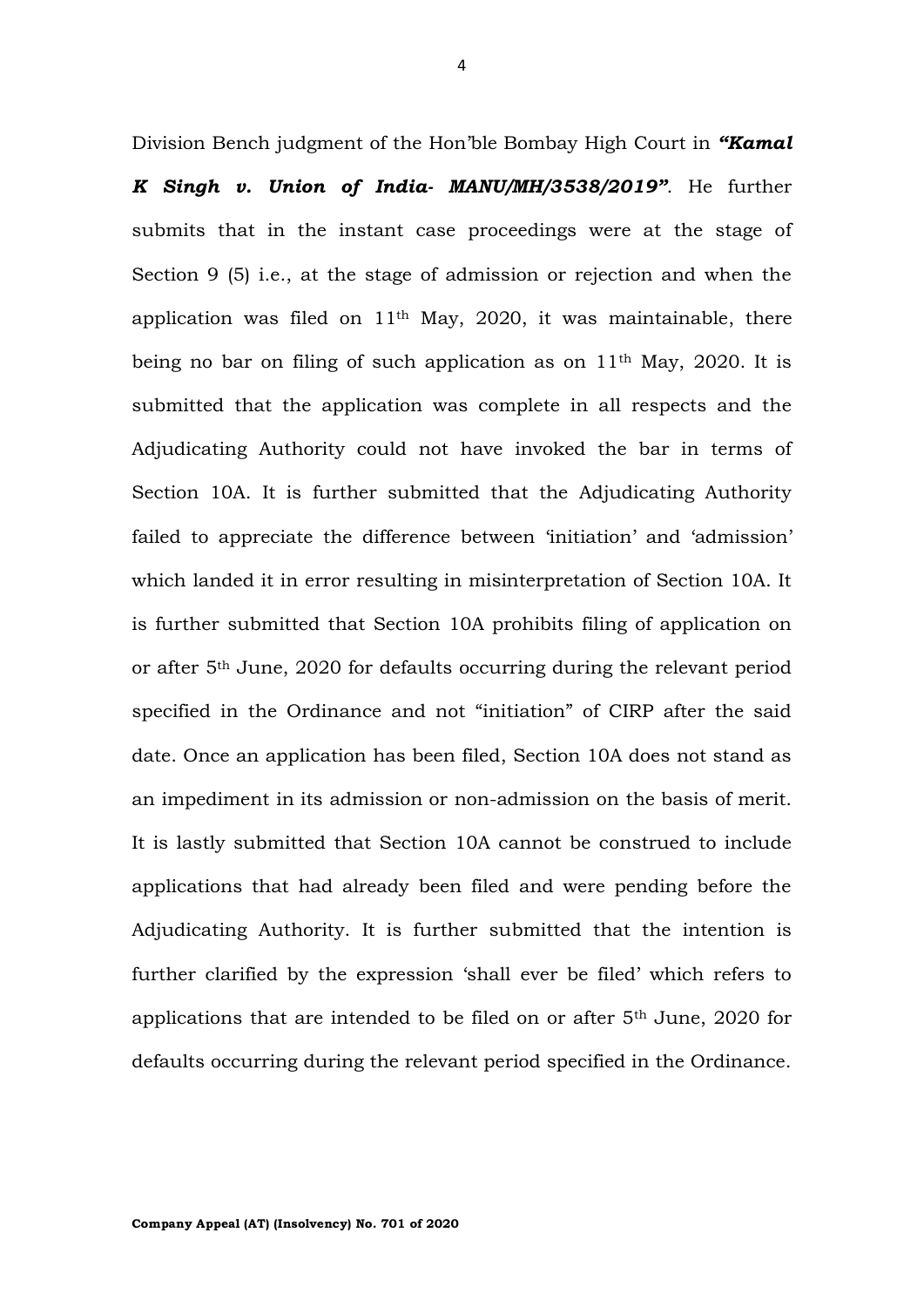4. Per contra, it is submitted on behalf of the Respondent that initiation of insolvency proceedings against businesses, when the economy and markets have been critically impacted on account of COVID-19, would not only be counterproductive to the legislative scheme of the 'I&B Code', but also detrimental to the revival of the economy. This is said to be the intention of the legislature as gathered from the preamble of the Ordinance. Dwelling upon the scope of Section 10A, learned counsel for the Respondent submits that Section 10A contains three distinct parts:

(i) main provision which begins with a wide non-obstante clause, providing for suspension of initiation of proceedings under Sections 7, 9 & 10 for a period of atleast 6 months for any default occurring on or before 25<sup>th</sup> March, 2020;

(ii) proviso to the main provision which provides that for defaults occurring between 25th March, 2020 and 24th September, 2020 viz. the contemplated 6 months, the proceedings under aforesaid Sections cannot be initiated even in the post suspension period and;

(iii) the explanation which clarifies that the provisions of Section 10A would not apply to any default committed prior to 25th March, 2020.

5. According to learned counsel for the Respondent, 25<sup>th</sup> March, 2020 is the specifically identified cut-off date for any default and the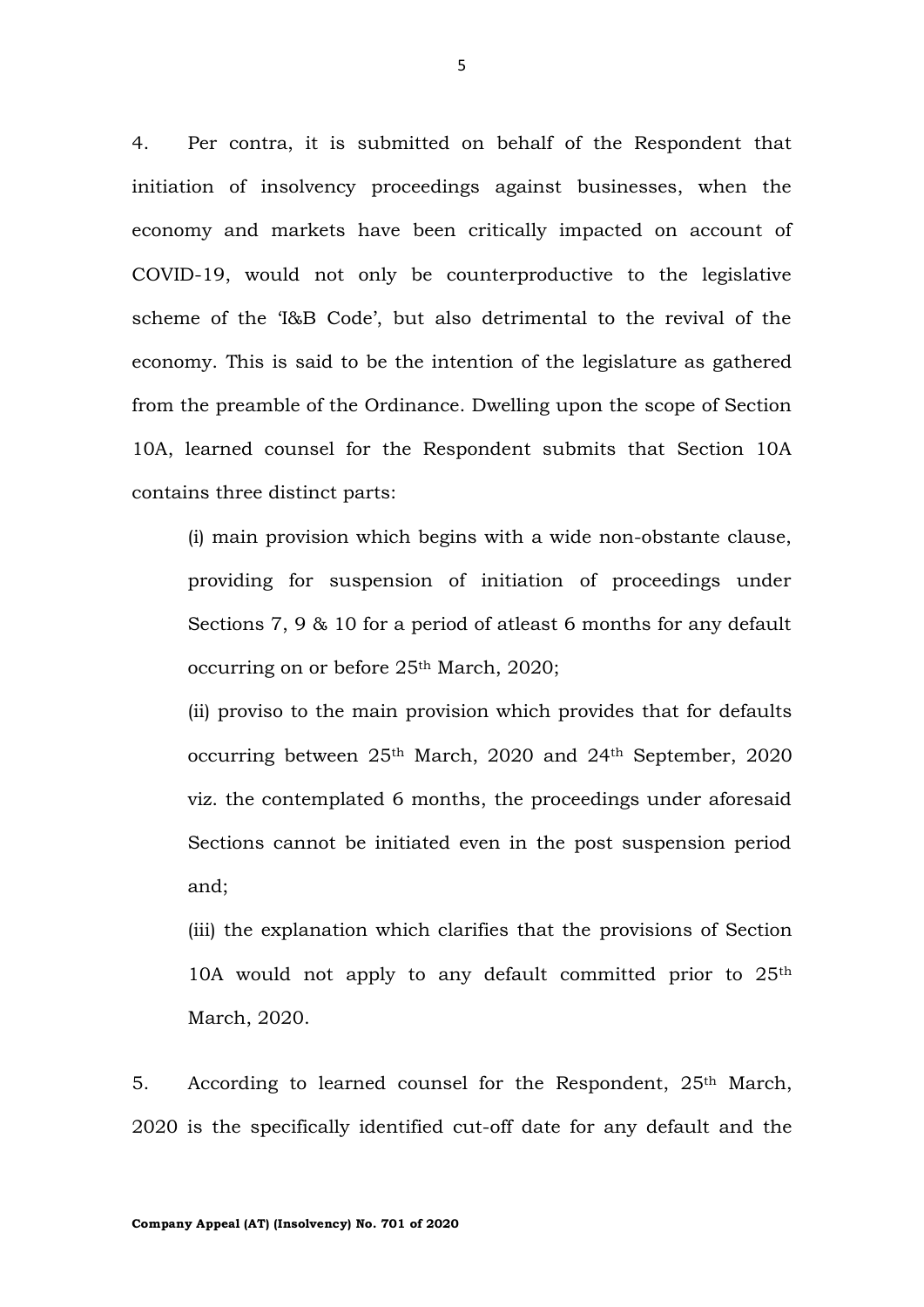legislature intended the suspension to be effective from such date. Thus, learned counsel for Respondent submits that Section 10A would apply to all insolvency applications which have been initiated in relation to defaults occurring post 25th March, 2020, regardless of whether such insolvency applications had been filed before the Adjudicating Authority or not. It is submitted that if the interpretation placed on this provision by learned counsel for the Appellant is accepted, same would be result in creation of a class within a class insofar as creditors whose claims arise out of defaults occurring during the intervening period (25<sup>th</sup>) March, 2020 and 05<sup>th</sup> June, 2020), but have actually not filed proceedings and those who have merely completed such filing. Lastly, it is submitted that mere filing of proceedings does not confer any substantive rights on the creditors and there is no rational basis whatsoever to suggest that similarly placed Corporate Debtors and creditors are to be treated differentially based on filing of proceedings.

6. Heard learned counsel for the parties and perused the record. The fate of this appeal entirely rests upon interpretation of Section 10A of the 'I&B Code' introduced through Ordinance No.9 of 2020 dated 05th June, 2020 which has been reproduced hereinabove.

7. The precise issue for consideration is whether an application for initiation of CIRP of a Corporate Debtor in respect of default committed before 25th March, 2020 but filed before 05th June, 2020 i.e. the date on which amending ordinance came into force, in respect of such default,

**Company Appeal (AT) (Insolvency) No. 701 of 2020**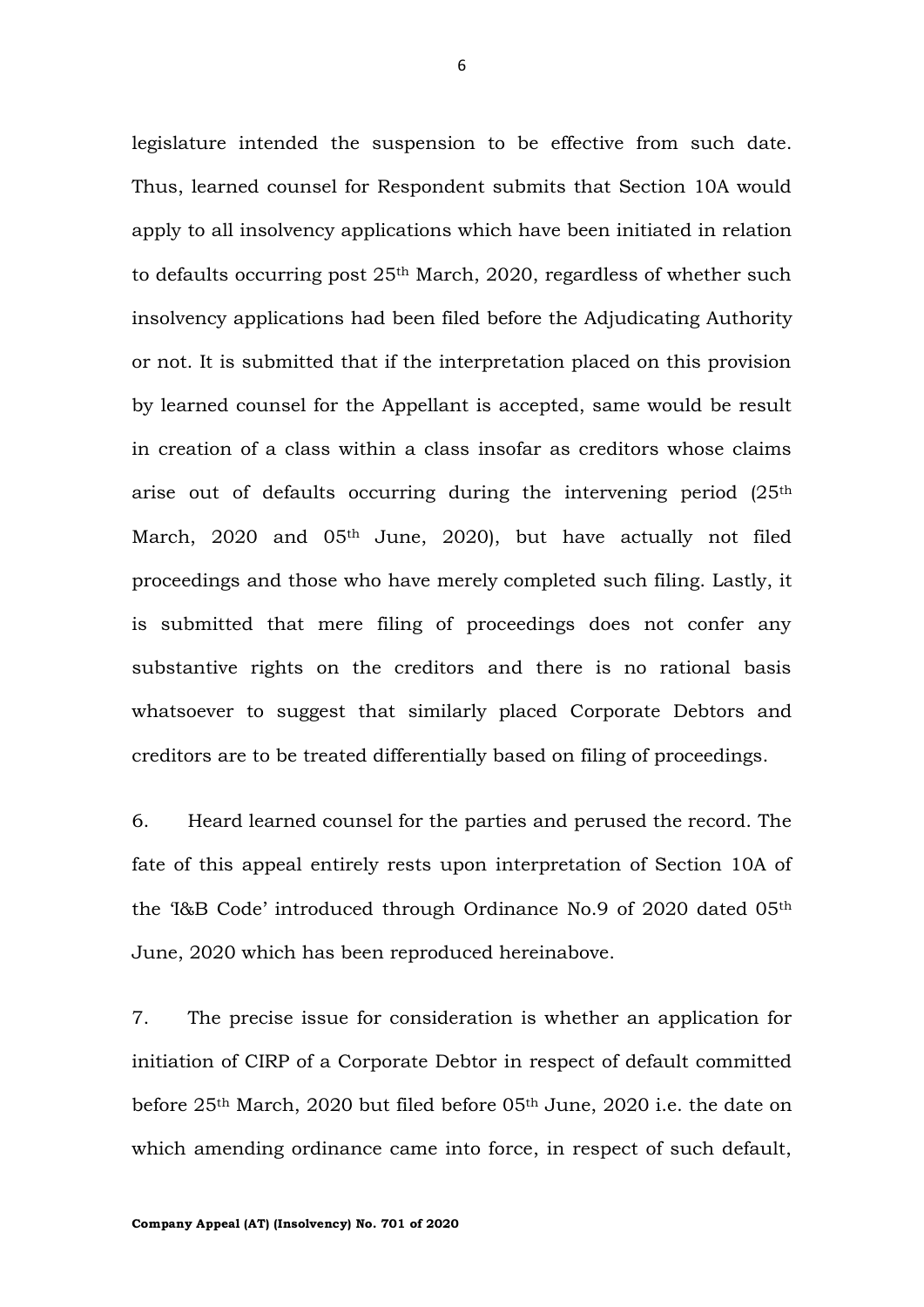would be maintainable in view of the express bar created by the main provision of Section 10A.

8. It is by now well settled that a substantive administrative right cannot be taken away except by clear indication of intention to that effect by an express statutory provision or by necessary implication. No statute, unless it deals with procedure only, can be construed to have retrospective operation unless there is an express provision to that effect or same can be inferred by necessary implication. Dealing with interpretation of statutes and the concept of purposive interpretation qua a welfare legislation in "*Bharat Singh v. Management of New Delhi Tuberculosis Centre, New Delhi and Ors.- (1986) 2 SCC 614*", the Hon'ble Apex Court observed as under:

> *"11. In interpretation of statutes, Courts have steered clear of the rigid stand of looking into the words of the Section alone but have attempted to make the object of the enactment effective and to render its benefits unto the person in whose favour it is made. The legislators are entrusted with the task of only making laws. Interpretation has to come from the Courts. [Section 17-B](https://indiankanoon.org/doc/770112/) on its terms does not say that it would bind awards passed before the date when it came into force. The respondents' contention is that a Section which imposes an obligation for the first time, cannot be made retrospective. Such sections should always be considered prospective. In our view, if this*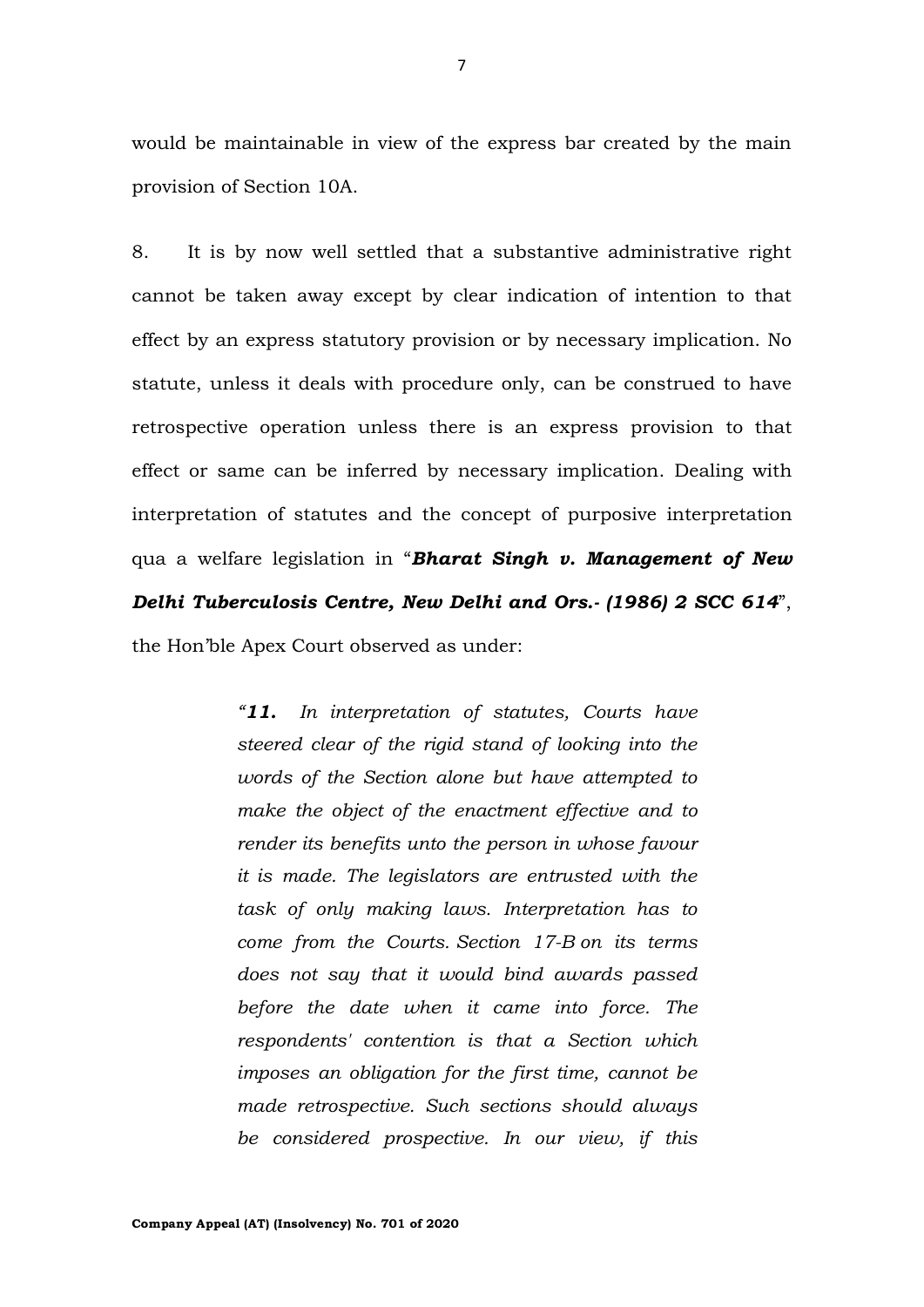*submission is accepted, we will be defeating the very purpose for which this Section has been enacted. It is here that the Court has to evolve the concept of purposive interpretation which has found acceptance whenever a progressive social beneficial legislation is under review. We share the view that where the words of a statute are plain and unambiguous effect must be given to them. Plain words have to be accepted as such but where the intention of the legislature is not clear from the words or where two constructions are possible, it is the Court's duty to discern the intention in the context of the background in which a particular Section is enacted. Once such an intention is ascertained the Courts have necessarily to give the statute a purposeful or a functional interpretation. Now, it is trite to say that acts aimed at social amelioration giving benefits for the have-nots should receive liberal construction. It is always the duty of the Court to give such a construction to a statute as would promote the purpose or object of the Act. A construction that promotes the purpose of the legislation should be preferred to a literal construction. A construction which would defeat the rights of the have-nots and the underdog and which would lead to injustice should always be avoided. This Section was intended to benefit the workmen in certain cases. It would be doing injustice to the Section if we were to say that it would not apply to awards passed a day or two before it came into force."*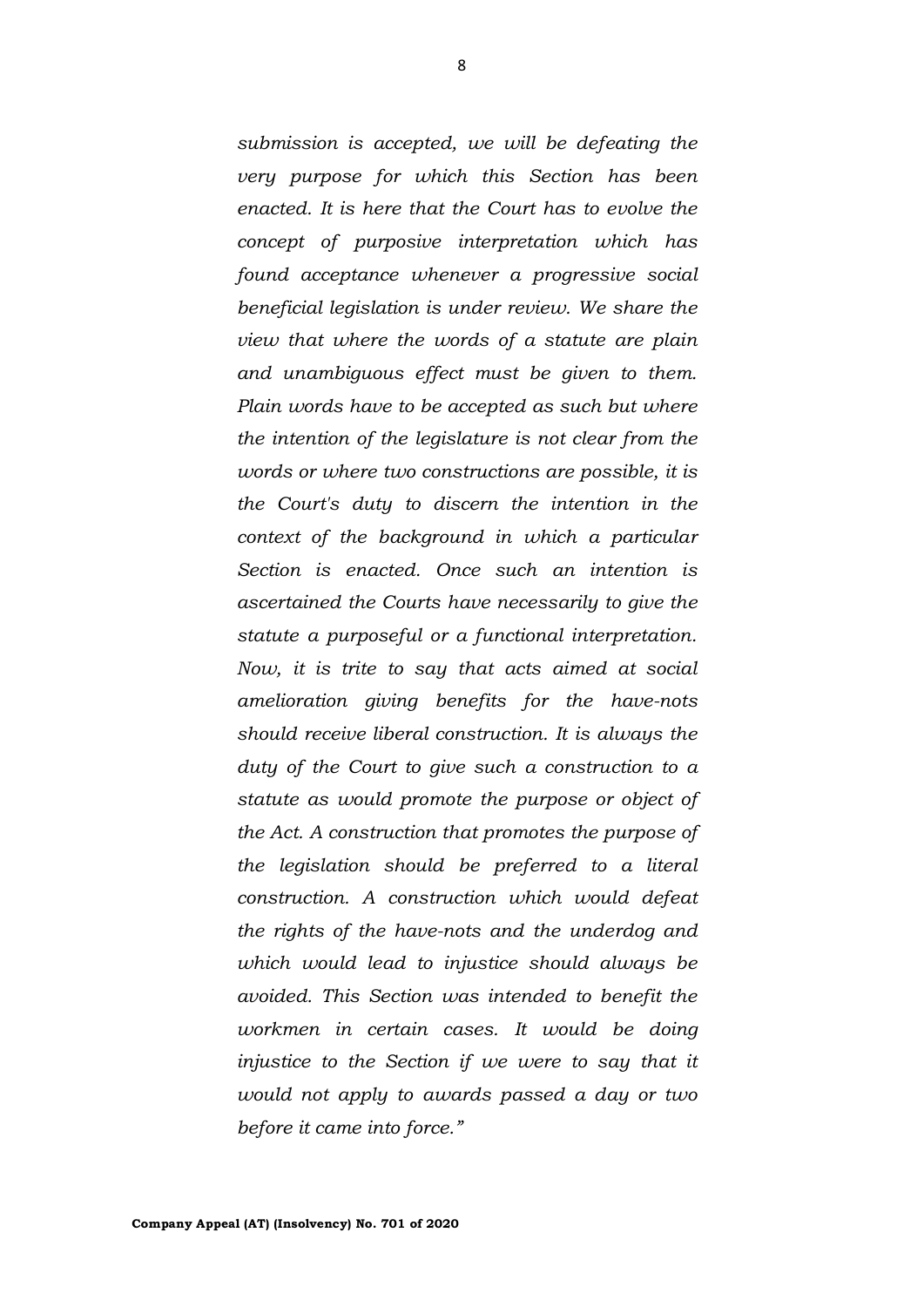9. On a plain reading of the newly inserted Section 10A, it is manifestly clear that the Section, beginning with a non-obstante clause overriding provisions of Sections 7, 9 & 10 of the 'I&B Code' places an embargo on filing of application for initiation of CIRP of a Corporate Debtor for any default arising on or after 25<sup>th</sup> March, 2020 for a period of six months or such further period as may be notified but not exceeding one year from such date. This provision is clearly prohibitory in nature and filing of applications under Sections 7, 9 & 10 in respect of default arising on or after 25th March, 2020 is clearly barred for the specified period of six months or the extended period not exceeding one year, if so notified. Proviso to this main provision creates a further bar qua a default that may occur during the specified period. This construction is placed on the proviso adopting purposive interpretation to advance the intended object of the Ordinance viz. to prevent corporate persons experiencing distress due to impact of COVID-19 pandemic. Any other interpretation would lead to absurdity and defeat the object of the amending Ordinance. The explanation clarifies that Section 10A cannot be interpreted to apply the embargo in terms of main provision to any default committed before 25th March, 2020.

10. It is significant to notice that the embargo on filing of applications under Sections 7, 9 & 10 for initiation of CIRP of a Corporate Debtor for default arising on or after  $25<sup>th</sup>$  March, 2020 for the specified period would not apply in regard to default committed prior to 25th March,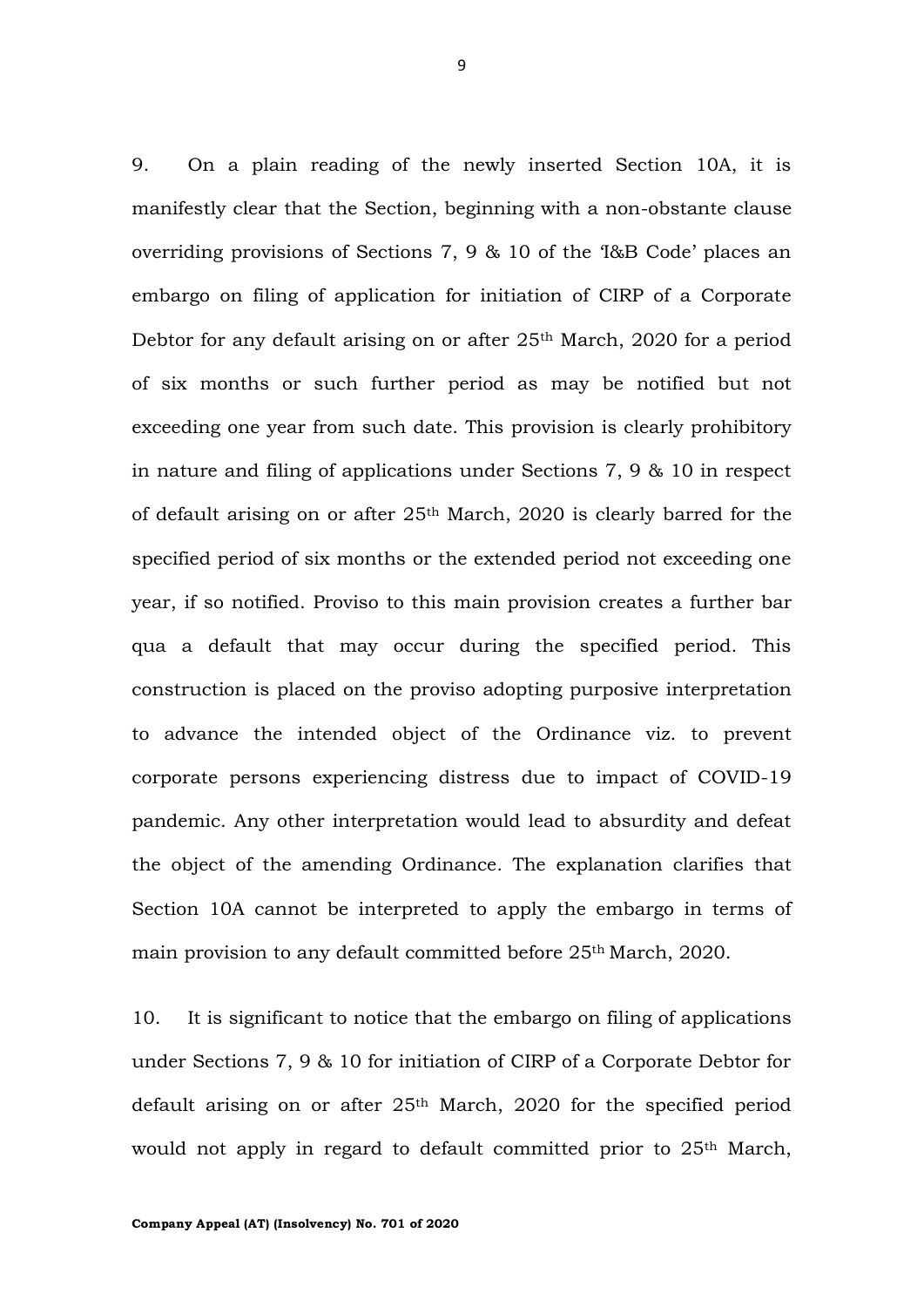2020. The amending Act was published in Gazette of India dated 05<sup>th</sup> June, 2020 and Clause 1(1) thereof specifically provides that the Ordinance shall come into force at once. It is, therefore, to be considered whether an application in respect of a default committed on or before 25th March, 2020 but filed thereafter though before 05th June, 2020 i.e. the date of enforcement of Ordinance, would lie.

11. Chapter II of the 'I&B Code' deals with CIRP. Section 6 provides that in the event of a Corporate Debtor committing a default, a Financial Creditor, and Operational Creditor or the Corporate Debtor itself may initiate CIRP in respect of such Corporate Debtor in the manner as provided. Under Section 7 of the 'I&B Code' a Financial Creditor may singly or jointly with other Financial Creditors file an application for initiating CIRP against a Corporate Debtor before the Adjudicating Authority when default has occurred. Under Section 9 an Operational Creditor may file an application before the Adjudicating Authority for initiating CIRP after the expiry of period of 10 days from the date of delivery of demand notice if the amount of operational debt is not received from the Corporate Debtor or no notice of dispute is received in response to the demand notice. Under Section 10 a Corporate Applicant may file application before the Adjudicating Authority for initiating CIRP in respect of Corporate Debtor when default has been committed by the Corporate Debtor. From the scheme of these legislative provisions, it is manifestly clear that CIRP is initiated

10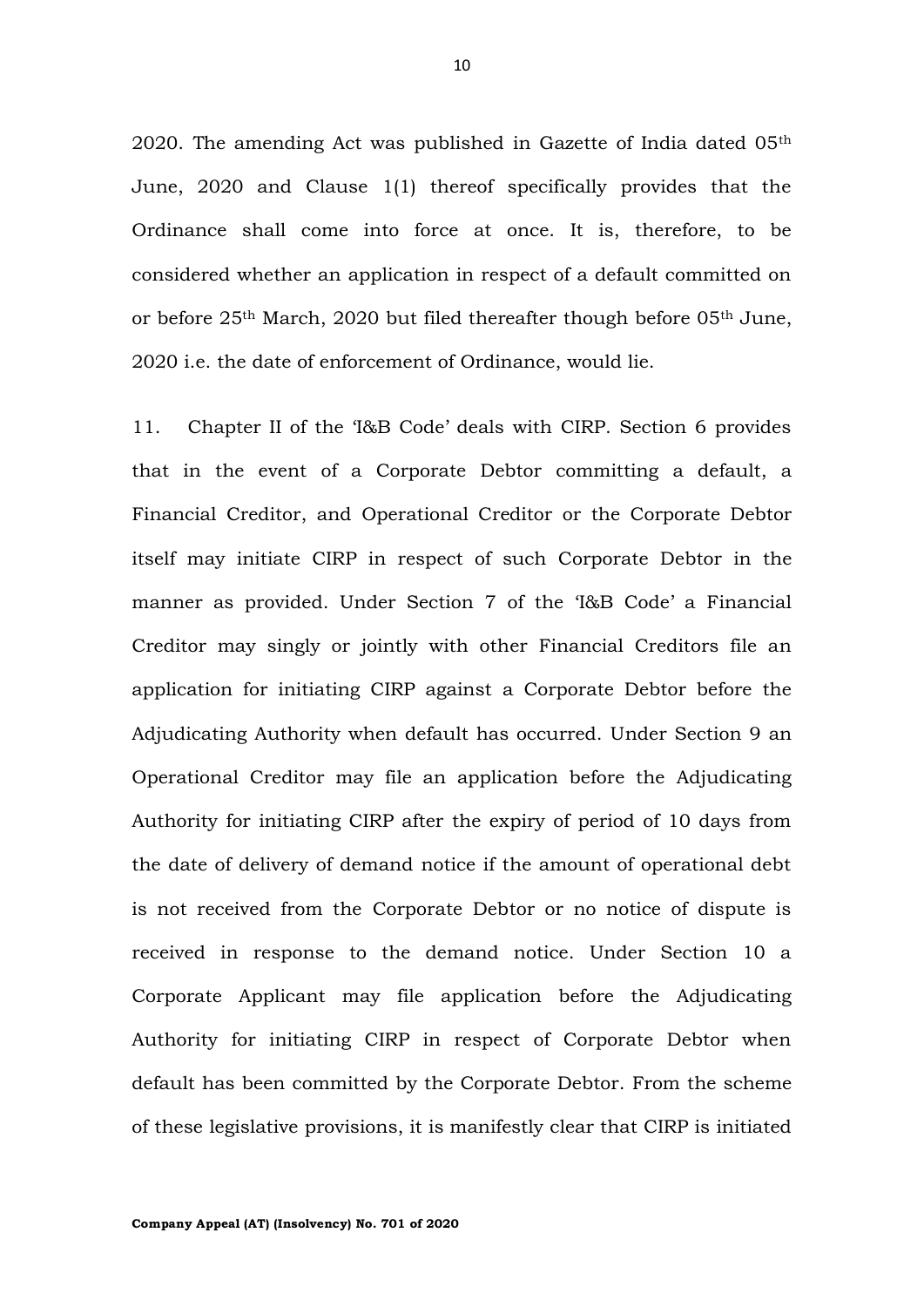by the Financial Creditor, Operational Creditor or Corporate Debtor itself by filing an application in the prescribed format and the Adjudicating Authority upon being satisfied that the default in respect of debt has occurred, shall admit such application. Sub-section (6) of Section 7, sub-section (6) of Section 9 and sub-section (5) of Section 10 provide in unambiguous terms that the CIRP shall "commence" from the date of admission of the application in each case. The commencement of CIRP in each case falling within the purview of Sections 7, 9 & 10 would thus, be from the date of passing of order of admission of application by the Adjudicating Authority. Same appears to be the position recognised in definition of 'Insolvency Commencement Date' as defined under Section 5(12) which provides as under:

> *"5.Definition.-........... (12)"insolvency commencement date" means the date of admission of an application for initiating corporate insolvency resolution process by the Adjudicating Authority under sections 7, 9 or section 10, as the case may be"*

12. However, 'initiation date' in respect of CIRP in regard to Corporate Debtor is different from the 'Insolvency Commencement Date'. Section 5(11) defines 'initiation date' as under:

> *"5. Definition.- ...........(11) "initiation date" means the date on which a financial creditor, corporate applicant or operational creditor, as the case may be, makes an application to the Adjudicating*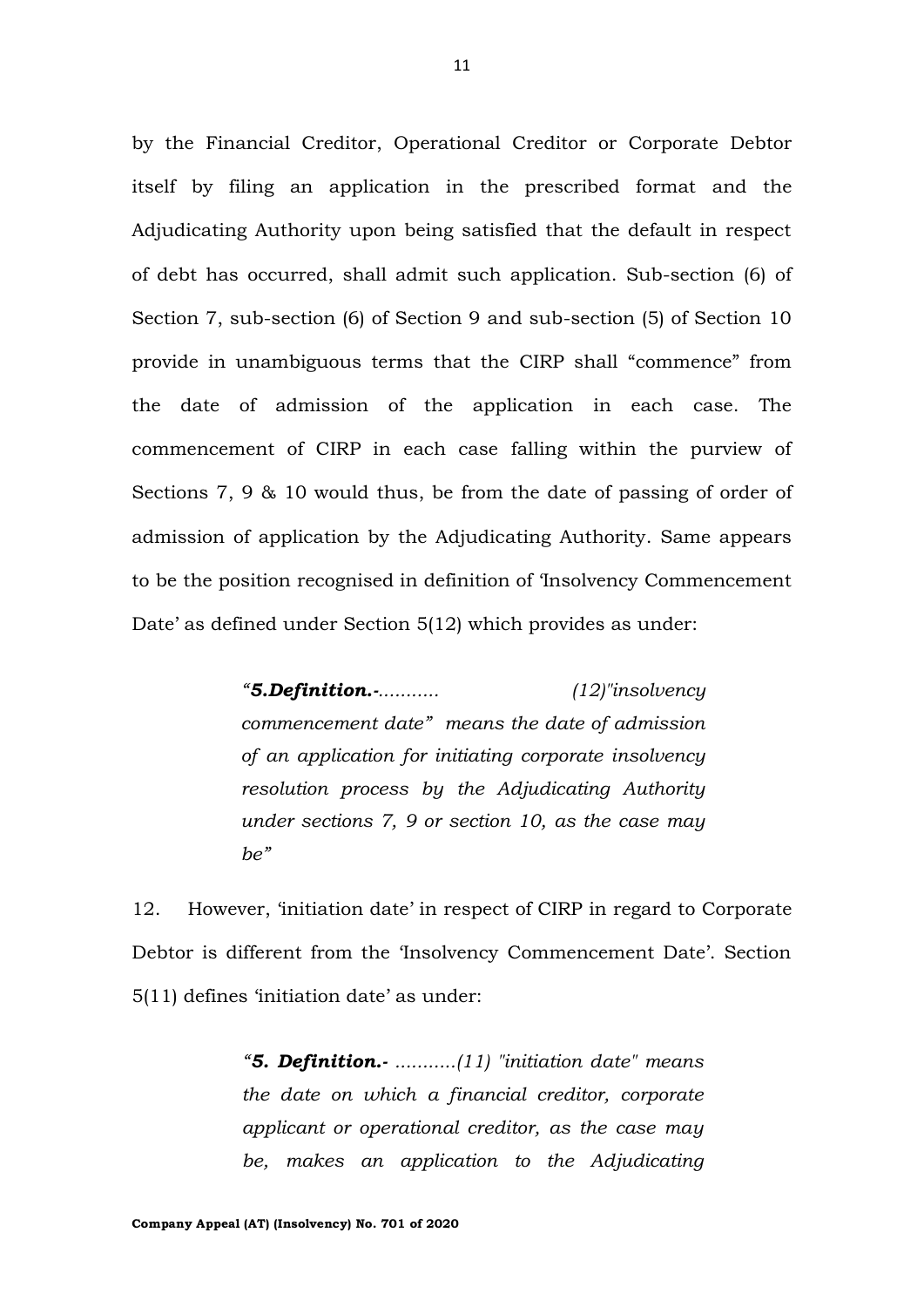# *Authority for initiating corporate insolvency resolution process;"*

13. It is manifestly clear that 'initiation date' for CIRP is the date on which the Financial Creditor, Operational Creditor or Corporate Applicant (for short "eligible applicant") makes an application to the Adjudicating Authority for initiating such process. Thus, it is crystal clear that "initiation date" is different from "commencement date" of CIRP in respect of the Corporate Debtor. Reading the two definition clauses in juxtaposition, it emerges that while the first viz. 'initiation date' is referable to filing of application by the eligible applicant, the later viz. 'commencement date' refers to passing of order of admission of application by the Adjudicating Authority. The 'initiation date' ascribes a role to the eligible applicant whereas the 'commencement date' rests upon exercise of power vested in the Adjudicating Authority. Adopting this interpretation would leave no scope for initiation of CIRP of a Corporate Debtor at the instance of eligible applicant in respect of default arising on or after  $25<sup>th</sup>$  March, 2020 as the provision engrafted in Section 10A clearly bars filing of such application by the eligible applicant for initiation of CIRP of Corporate Debtor in respect of such default. The bar created is retrospective as the cut-off date has been fixed as  $25<sup>th</sup>$  March, 2020 while the newly inserted Section 10A introduced through the Ordinance has come into effect on 5th June, 2020. The object of the legislation has been to suspend operation of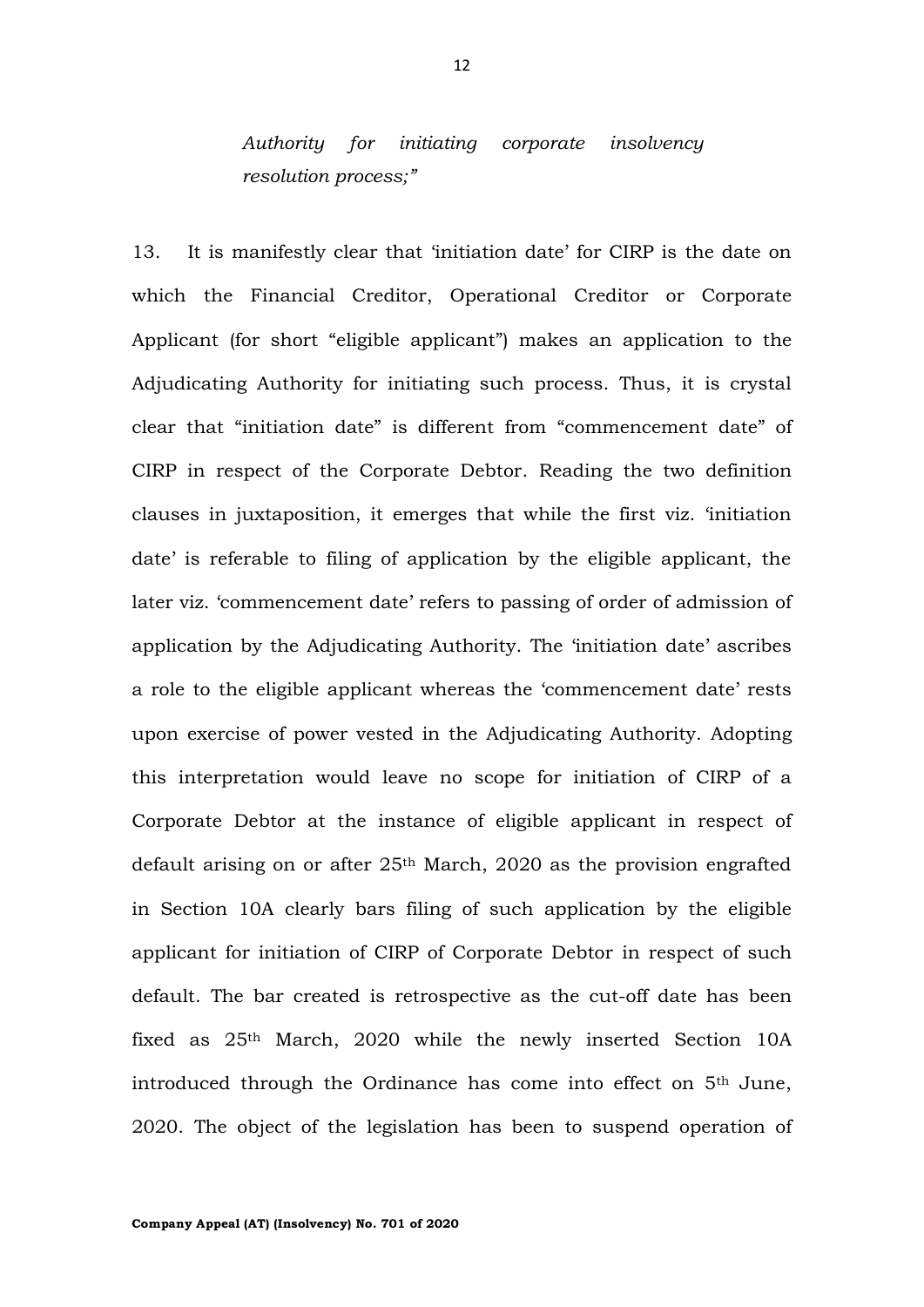Sections 7, 9  $\&$  10 in respect of defaults arising on or after 25<sup>th</sup> March, 2020 i.e. the date on which Nationwide lockdown was enforced disrupting normal business operations and impacting the economy globally. Indeed, the explanation removes the doubt by clarifying that such bar shall not operate in respect of any default committed prior to 25th March, 2020. It would however, be absurd to hold that the embargo would extend to an application filed by the eligible applicant in respect of such default after 25th March, 2020 but before 5th June, 2020 i.e. the commencement of Insolvency and Bankruptcy Code (Amendment) Ordinance, 2020 as the bar operates in respect of default arising on or after 25th March, 2020 and not before such date. An eligible applicant could, by no stretch of imagination, have the foresight of having even an inkling of the Insolvency and Bankruptcy Code (Amendment) Ordinance, 2020being promulgated. The bar on initiation cannot operate in respect of applications filed for initiation of CIRP by the eligible applicant in respect of default committed before 25th March, 2020 though such application has been filed after  $25<sup>th</sup>$  March, 2020 but before enforcement of Insolvency and Bankruptcy Code (Amendment) Ordinance, 2020 on 5th June, 2020. Such interpretation not only serves the object of basic legislation but also goes along the tone and tenor of Section 10A with the explanation appended thereto clarifying the mist, if any, surrounding, the newly inserted provision. We hold accordingly.